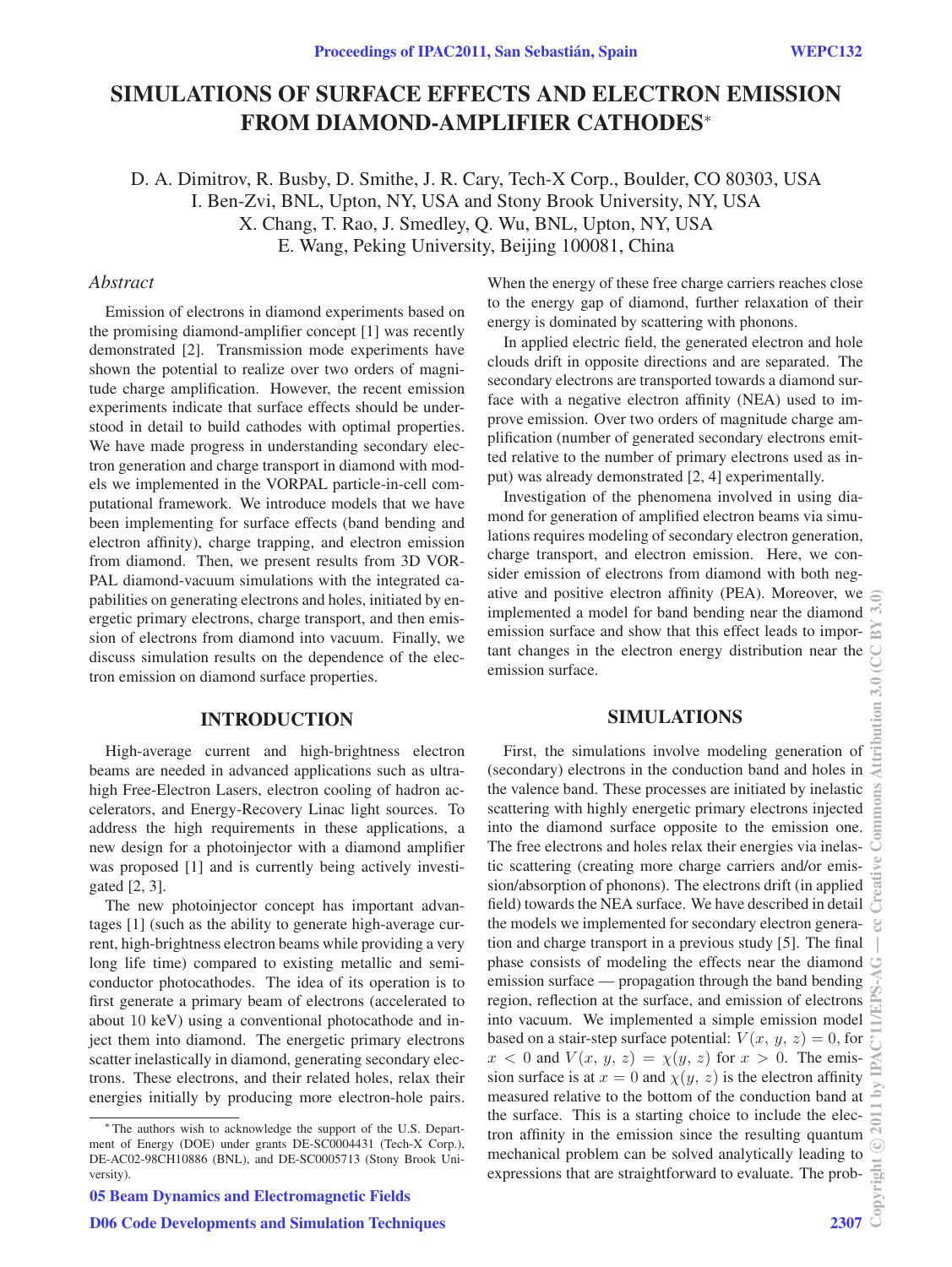ability for emission,  $P_e$ , for this model is given by

$$
P_e = 4\sqrt{1 - \frac{\chi}{E\cos^2(\alpha)}} / \left(1 + \sqrt{1 - \frac{\chi}{E\cos^2(\alpha)}}\right)^2,
$$

where  $E$  is the kinetic energy of a conduction band electron (also measured with respect to the same level as  $\chi$ ) and  $\alpha$ is the angle between the momentum of the electron and the normal to the diamond surface. This model allows studying both NEA and PEA effects. For NEA,  $P_e$  approaches unity quickly when  $E$  increases above zero and  $\alpha$  decreases below  $\pi/2$ . For PEA (e.g. of  $\chi = 0.5$  eV), there is a region of energies and angles for which electrons are only reflected.

 $\sqrt{E/(E - \chi)} \sin \alpha$  with  $\beta$  is also measured with respect The angle of refraction of the emitted electron is  $\sin \beta =$ to the normal to the surface. The amplitude of the emitted electron's momentum is given by  $\sqrt{2m_e(E-\chi)}$ .

We consider the band-bending region by introducing an additional field in the simulation confined within a region of the emission surface. The depth of this band bending region has been estimated from experiments [6] (and references therein) to be of the order of 0.1  $\mu$ m with the magnitude of the band bending approximately equal to 0.36 eV.

## RESULTS

We present results from VORPAL simulations on the effects of band bending and electron affinity on the energy 冨 distribution of electrons near the emission surface of diamond. The simulation domain has lengths of  $0.63 \times 3.67 \times$ 3.67  $\mu$ m (with cell lengths of 0.0124  $\times$  0.1183  $\times$  0.1183  $\mu$ m,  $51 \times 31 \times 31$  total number of cells) along the x, y, and z axes, respectively. This domain consists of diamond with length (along x) of 0.6  $\mu$ m followed by a vacuum region of  $0.03 \mu$ m. Following the approach in the diamond emission mode experiments [2], we set up the simulations to maintain a given potential difference along the  $(x)$  length of the simulation domain using the feedback algorithm in VORPAL. We selected a potential difference such that the applied field in vacuum is 5 MV/m and in diamond is 0.88 MV/m (the dielectric constant of diamond is approximately 5.7).

The simulations proceed in 3 phases. First, we run for 6000 time steps to establish the desired potential difference across the diamond-vacuum simulation domain. We model diamond as a scalar dielectric using VORPAL's multi-field dielectric updater. In the second phase, we introduce a few (3 to 5) 2.7 keV primary electrons from the left boundary of the simulation domain (at  $x_{min}$ ) that start to produce secondary electrons and holes. This phase continues for about 1 ps leading to around 700 to 1000 total electrons. We use a time step of  $8.3 \times 10^{-17}$  s to resolve the impact ionization scattering rate in this phase.

Visualization of VORPAL particle data allows us to monitor the electron-hole generation processes (shown in the top two plots in Fig. 1 from a test simulation with pri- $\frac{1}{2}$  mary electrons (yellow balls) entering into diamond from<br>Example 2308

the left side of the simulation box and initiating the creation of secondary electrons (blue) and holes (red)).

After secondary electron generation completes, we dump the simulation state and restore to execute the third, charge-transport, phase. This phase is dominated by electron-phonon and hole-phonon scattering. The first and third stages are run with a time step of  $3.7 \times 10^{-17}$  s. During the third phase, electrons drift (shown in the bottom left plot in Fig. 1) towards the vacuum region under the applied field while holes move to the opposite diamond surface and are extracted from the simulation when they cross it. When the electrons reach the emission surface of diamond, they are reflected or emitted into vacuum (a snapshot from the emission phase is shown in the bottom right plot in Fig. 1 with the electrons in vacuum colored in orange). We



Figure 1: Visualization of electrons and holes at given times of a VORPAL simulation demonstrate primary electron injection, charge generation, and transport in diamond followed by electron emission in vacuum.

considered how electron affinity and band bending affect electrons near the diamond emission surface by measuring electron energy spread at different surfaces (with constant  $x$  values).

In Fig. 2, we plot energy histograms for one surface in diamond that is approximately one cell before the emission surface (left column of plots) and for the energies with which the electrons are emitted in vacuum (right column of plots).

Without band bending and with NEA of  $\chi = -0.1$  eV (top two plots), the electrons reach the diamond emission surface (top left plot) with average kinetic energy  $\langle E_k \rangle$  of 0.12 eV that is essentially equal to their  $\langle E_k \rangle$  in bulk diamond (0.11 eV in these simulations). When emitted, their  $\langle E_k \rangle$  is 0.23 eV (top right plot). This increase is consistent with the  $\chi = -0.1$  eV NEA used. The two middle plots are from a simulation with the same parameters and in addition the band bending is turned on. The  $\langle E_k \rangle$  at the last cell before emission has now increased to 0.27 eV. Note that the max increase could be 0.36 eV but electrons also emit optical phonons while moving in the band bending region. After emission, their  $\langle E_k \rangle$  increases to 0.41 eV

05 Beam Dynamics and Electromagnetic Fields